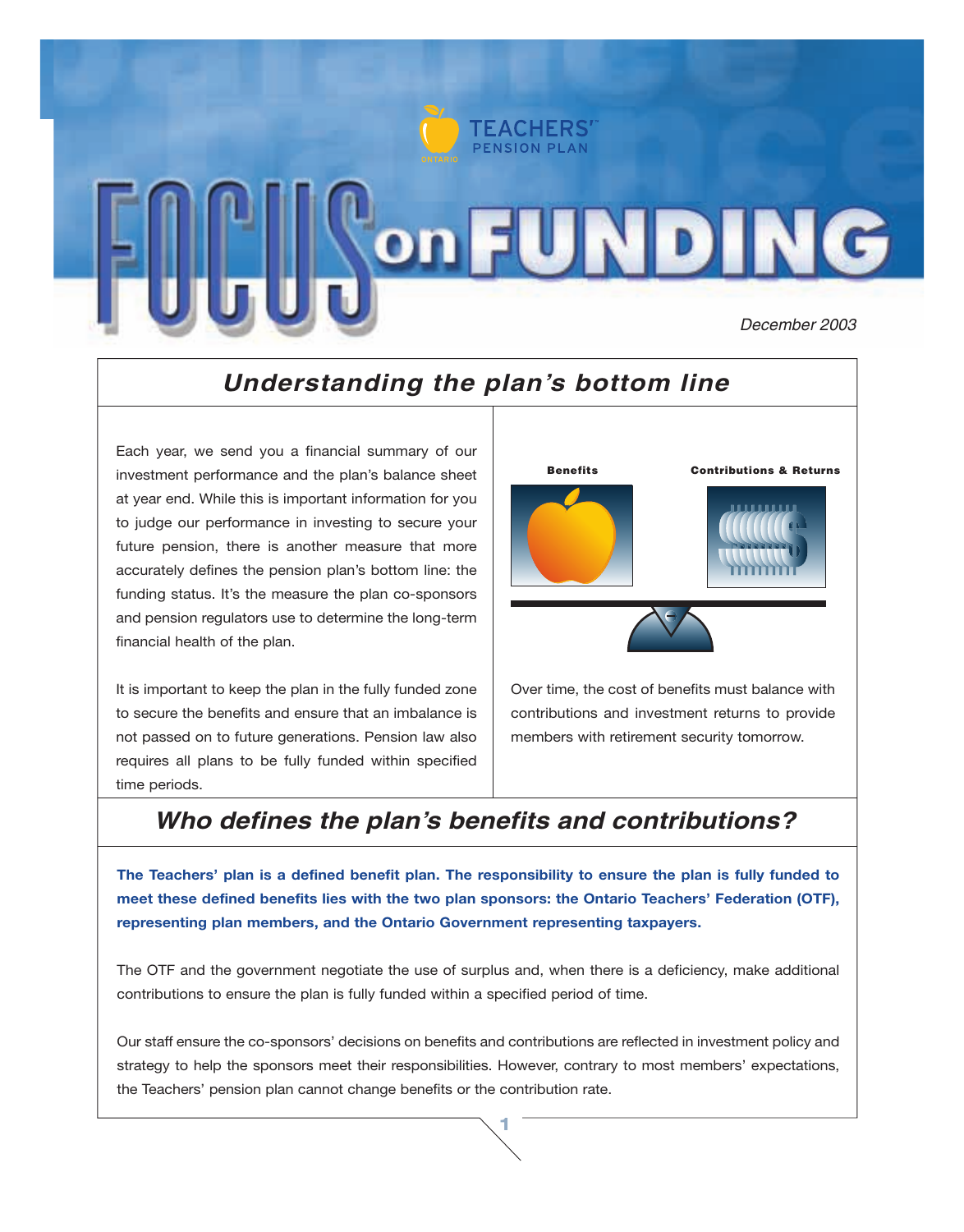## *How much money does the plan need for the future?*

The answer is, it needs enough to cover the cost of future benefit payments for all members.

Today, the plan has about \$70 billion in assets and pays retired teachers over \$3 billion annually. So, on a short-term basis, the plan looks like it has enough, and it certainly does for the next few years.

But we need to look beyond the short-term because the plan must be healthy not just in 2004 and 2005 but 50, 60 and 70 years from now when it's paying benefits to new teachers who won't retire until well into the future.

The plan uses a funding valuation to project the plan's benefit costs and compare them to the assets plus future contributions. It looks ahead to the next 70 years, which is how long the plan must exist to fully pay out the costs of future benefits promised to all current plan members.

The funding valuation provides us with a snapshot of the future. It tells us whether, at a particular point in time, the plan is fully funded and has enough money to cover the cost of future benefits promised to all current plan members.

To assess the funding status, the Board of Directors hires an independent actuary who determines the assumptions to be used in the valuation and calculates the plan's bottom line.

#### *What does the plan do with its funding valuation?*

By law, the plan is required to file a funding valuation with pension regulators every three years. If the plan is in balance at the time the funding valuation is filed, then no changes are necessary in contribution rates or benefit levels.

If the valuation shows the plan is not fully funding the cost of its future benefits, a contribution rate increase would be imposed automatically to cover the shortfall. This has not happened to this pension plan since 1990 when the contribution rate was set at 7.3% up to the CPP maximum salary and 8.9% above that amount.

This does not mean the co-sponsors have to wait for three years before making funding decisions. They review the plan's funding status on an ongoing basis and can make negotiated changes at any time to safeguard the future of the plan.

They can also file the funding valuation any year within the mandated three year window if they believe it would help the plan. The last valuation was filed in 2003.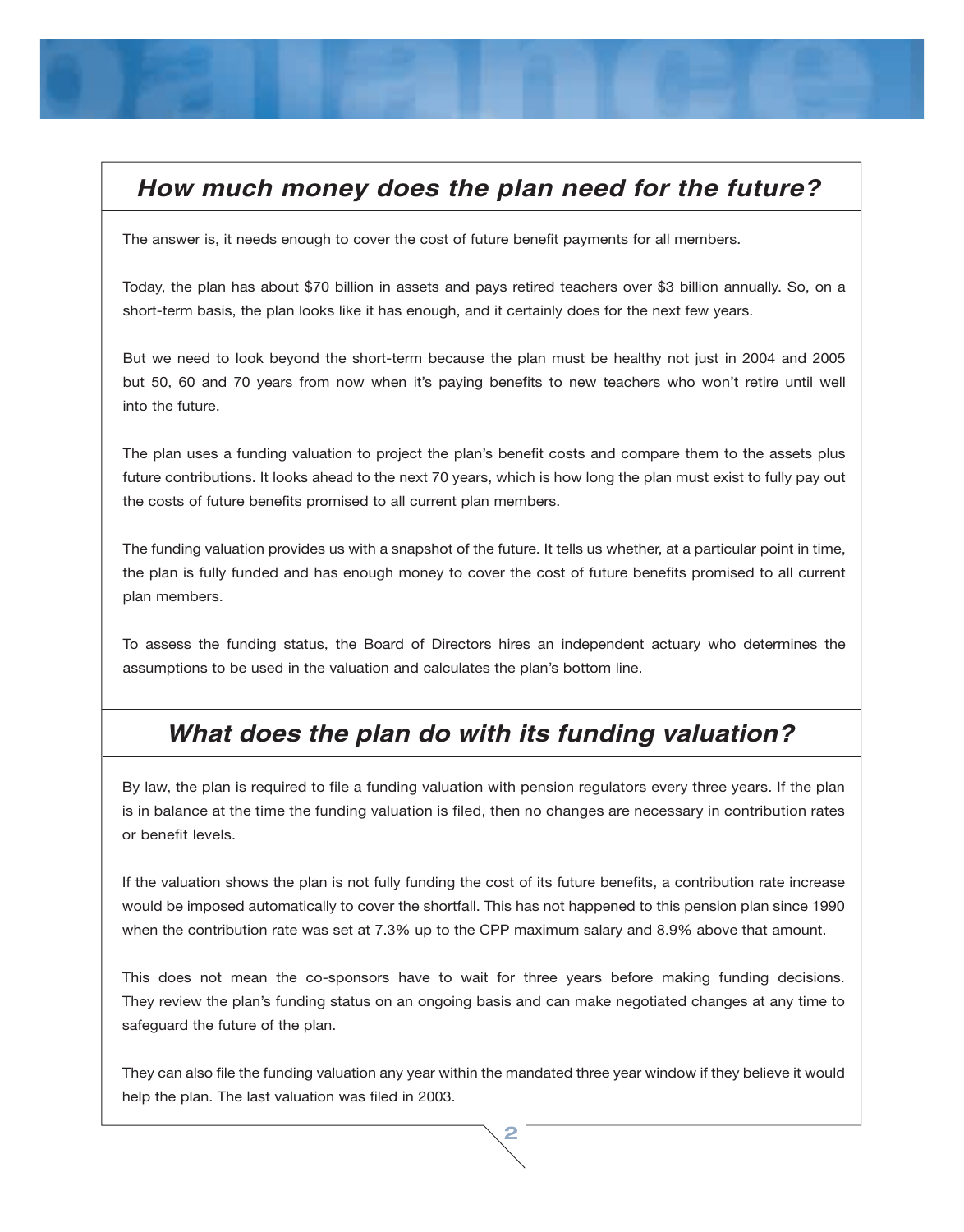# *The important balance between benefits & contributions* Benefits Contributions & Returns

The plan must maintain a balance, over time, between benefits and assets (contributions and investment returns). If the value of benefits is too high relative to the contributions made, the plan could run into a shortfall position.

That means the co-sponsors pay close attention to the long-term cost of benefits (not just the immediate cost) and the long-term value of contributions and investment returns.

When we look ahead, we are concerned that the plan appears to have a budding imbalance because of a substantial increase in the cost of benefits due largely to a substantial drop in real interest rates coupled with lower expected investment returns from stocks in the future. In addition, benefits have improved over the last decade while contributions have remained at the same level since 1990.

The 85 factor, in particular, contributed to the challenge in that it enables members to retire earlier and collect benefits longer than before. It is a permanent benefit change that will be available to all future teachers as well as those who were in the plan when it was introduced. The cost of all permanent benefit improvements will continue to escalate as new teachers join the plan.

Also contributing to this imbalance was a sharp increase in the amount of money needed today to pay all pensions promised in the future. When real interest rates fall, as they did in the last two years, the cost of future benefits increases. In the short-term, this increased cost coincided with volatile investment markets, which caused the plan's assets to decline in value in 2001 and 2002.

While investment markets may produce better returns in the future, and real interest rate trends may reverse themselves, this won't change the fact that the contributions and benefits must balance over the long term to provide retirement security for plan members tomorrow.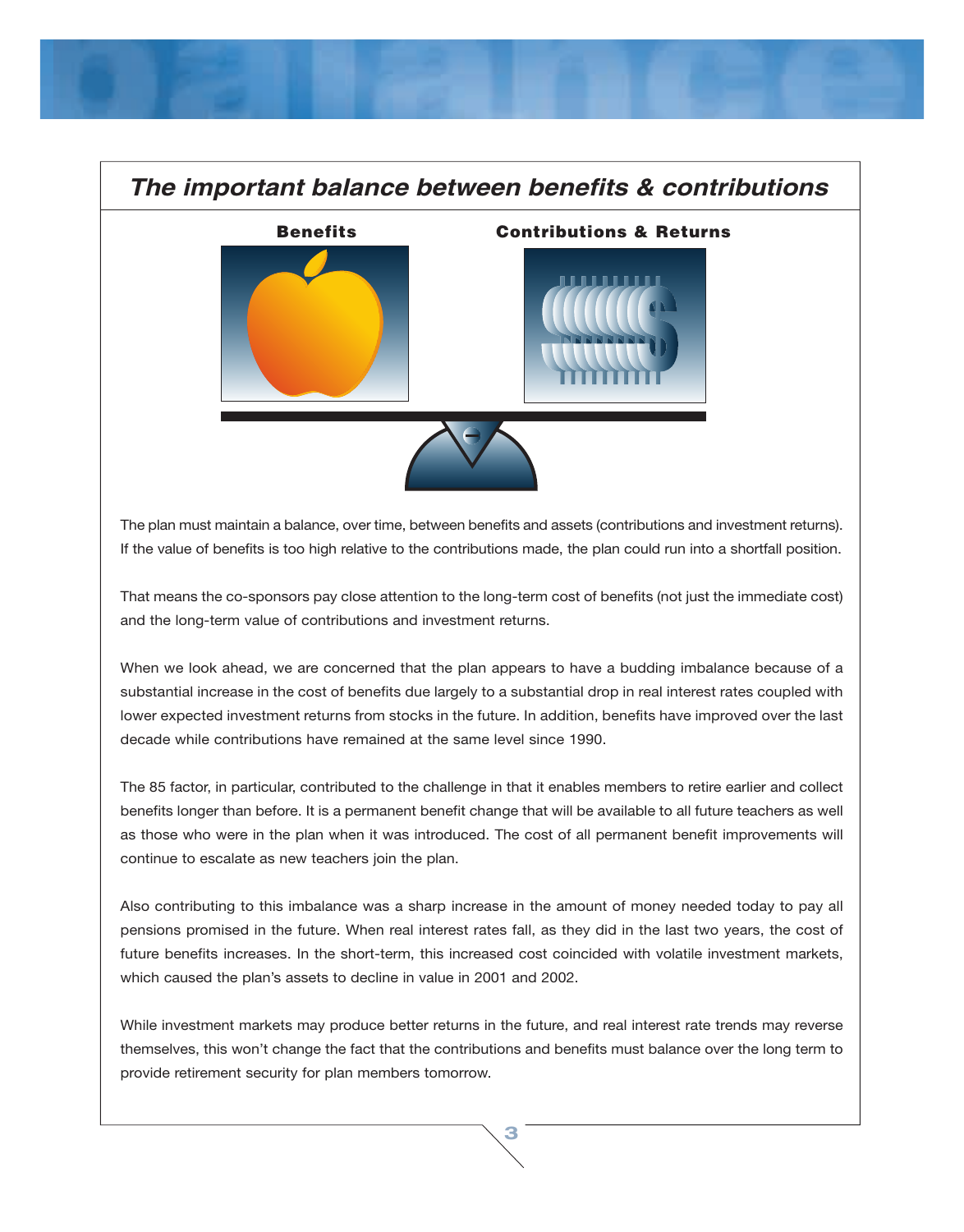# *Valuing the benefits*

The actuary determines the future cost of pension benefits (the plan's "liabilities") by making a number of assumptions, including:

- How long will teachers teach?
- What will inflation be in the future?
- What salary increases are teachers likely to receive?
- How long will the average teacher live?
- What will the plan's investments earn?



These and other assumptions are used to estimate the value and the cost of future defined benefits owed to *today's* members. The assumptions for the rate of return on investments and longevity of members are key to determining the cost.

To calculate the amount of money needed today to pay all pensions promised in the future, we use something called 'real' (meaning after inflation) interest rates. These rates rise and fall with the markets and can cause the cost of future benefits to change quite dramatically. A 1% change in the rates causes a 20% change in the projected cost of benefits. When real interest rates fall, as they did in the last two years, the cost of future benefits increases dramatically.

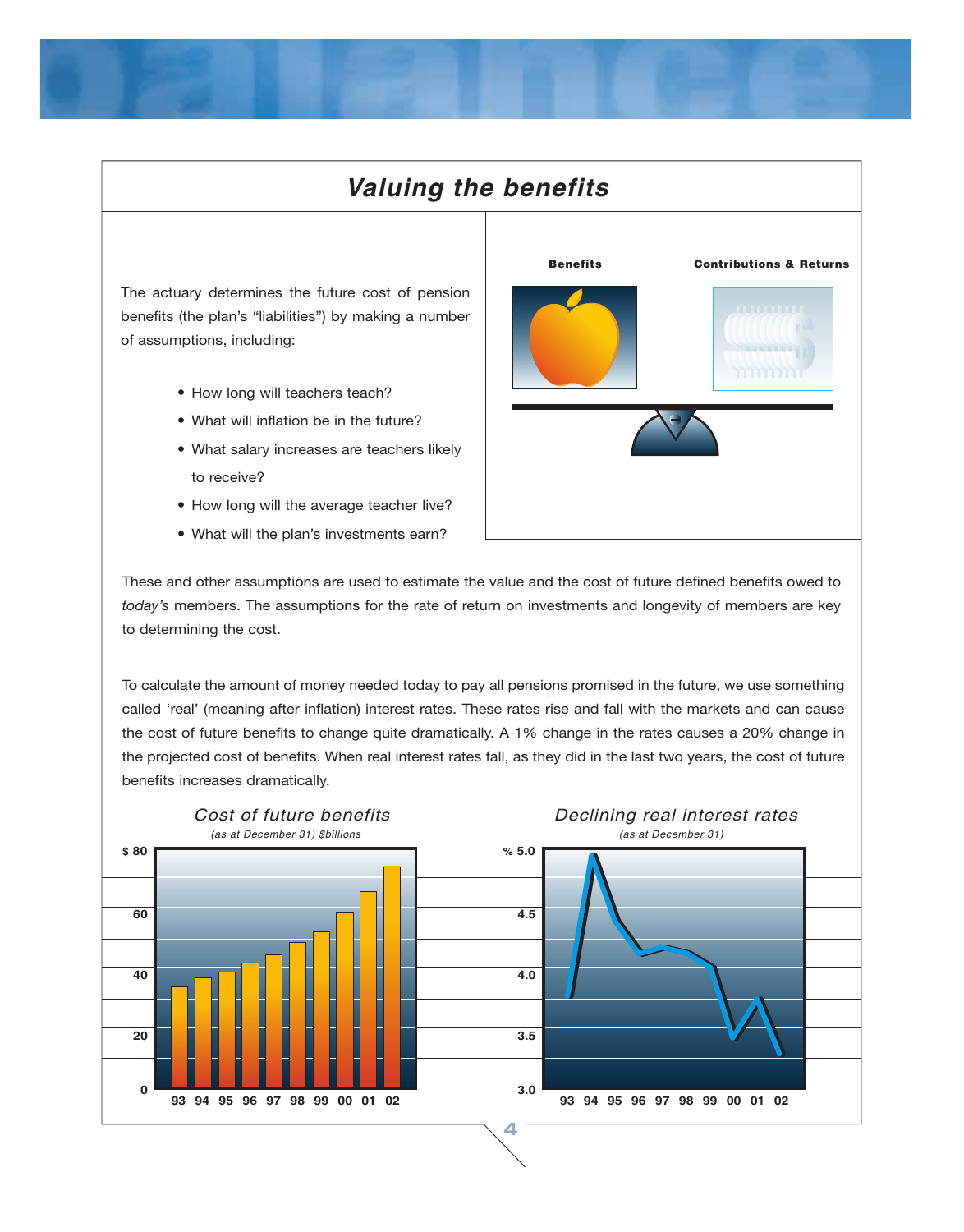## *Valuing the assets*

The actuary takes into account everything the plan owns – stocks, bonds, cash etc. – and the investment return expected in the future plus the value of contributions today's plan members will make in the future.

We know the size of the fund today. But we must estimate what rate of return we can expect to achieve over the long term. Based on the current rate, we also calculate the present value of future contributions current plan members and the government will make – \$15 billion.



In addition, an assumption is made about the plan's long-term rate of investment return. This is commonly referred to as the discount rate. Using the discount rate, the actuary determines if the plan's assets today, plus future contributions made by existing plan members tomorrow, will be sufficient to pay promised pensions.

# *Valuation assumptions*

These valuation assumptions change over time, as this chart demonstrates, and are intended to be accurate over a long horizon. While actual experience mirrors some assumptions closely, annual stock market returns typically fluctuate much more significantly compared to the assumption and are smoothed over five years. (See chart page 6.)

| (percent<br>as at January 1) | 2003 | 2002 | 2000 | 1998   |  |
|------------------------------|------|------|------|--------|--|
| Rate of return               | 6.40 | 6.30 | ճ 25 | 75     |  |
| Salary escalation            | 3.05 | 2.90 | 3.20 | $4.5*$ |  |
| Inflation rate               | 2.05 | 1.90 | 220  | $3.5*$ |  |

\* except 2% for two years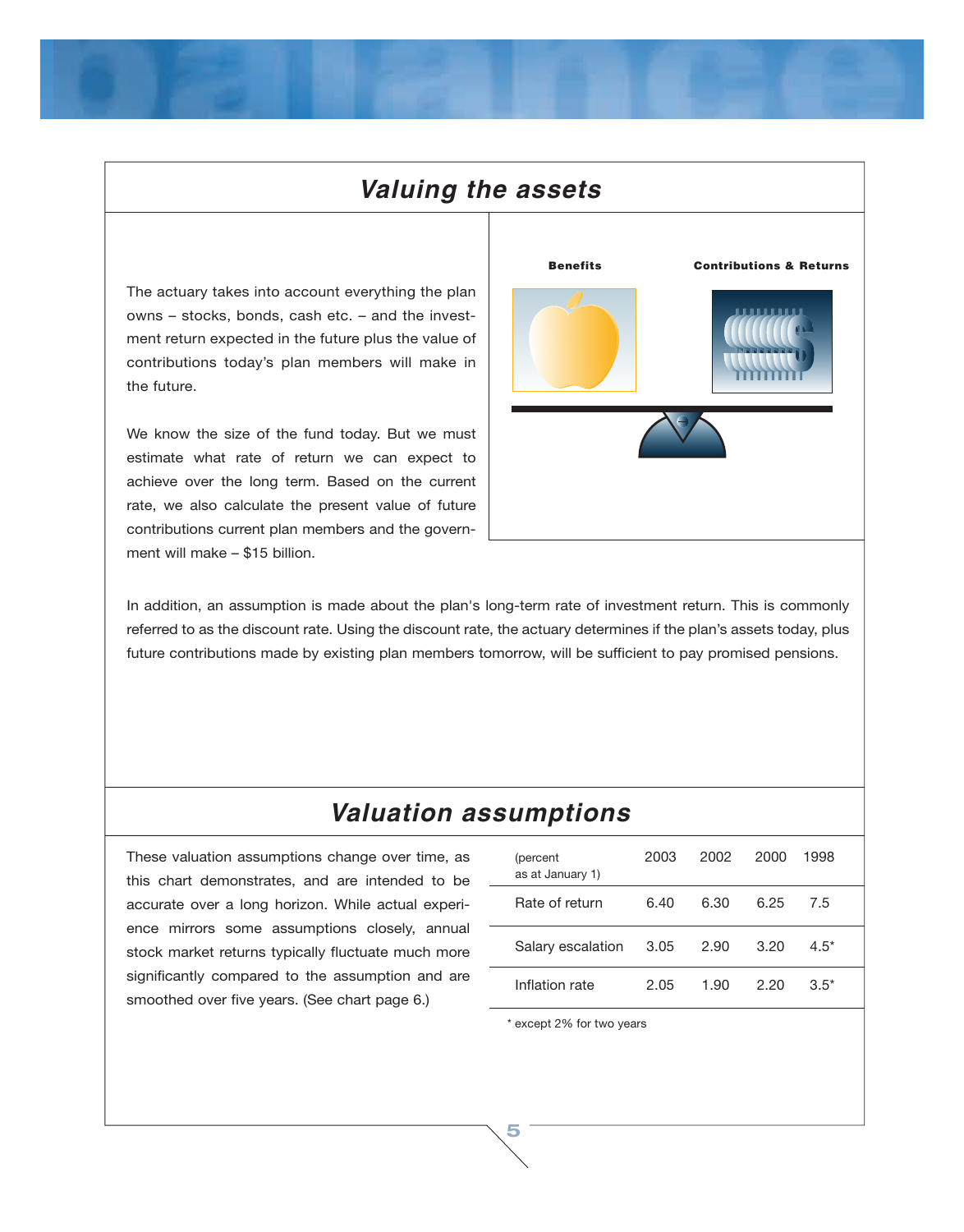#### **What is smoothing?**

To arrive at the funding valuation, the actuary  $|<sub>sbillions</sub>$ 'smoothes' gains and losses the plan makes or incurs on all investments except bonds when those gains or losses are different from the plan's long-term assumption. The practice of smoothing is employed consistently by many other plans to reduce shortterm fluctuations in the valuation. Without smoothing, pension plans would be faced with the impractical task of adjusting contribution rates frequently because of the volatility of stock markets.

Smoothing is not used on the plan's investments in bonds because their value is correlated to the cost of benefits. Smoothing defers gains when actual returns



exceed the (6% plus inflation) assumption. When returns are below the assumption, smoothing defers losses. Each year, 20% of gains or losses are recognized straight up, the balance is then smoothed and recognized in future years.

But this doesn't mean the plan gets a free ride as a result of smoothing. Everything that is smoothed out is eventually brought back in. As a result of stock market declines in 2001 and 2002, the plan holds \$9.7 billion in equity losses that will be recognized over the next four years. When these losses are absorbed, the full impact of past poor markets will be absorbed in the plan's funding status. The chart above shows the considerable difference to the plan's funding status with smoothing and without smoothing.

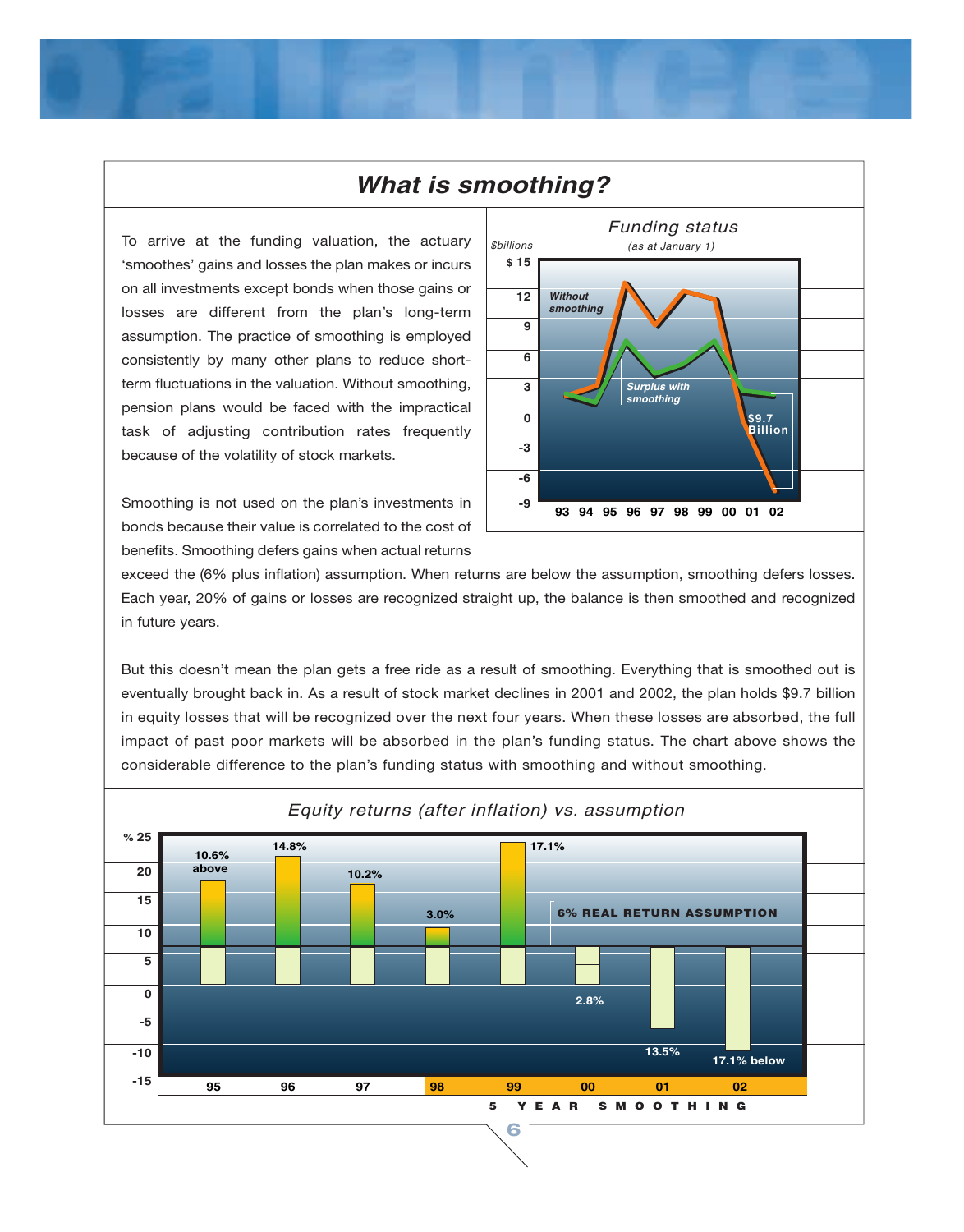| <b>Funding valuation history</b><br>(\$ billions) |           |      |       |       |       |       |       |                   |
|---------------------------------------------------|-----------|------|-------|-------|-------|-------|-------|-------------------|
| (at January 1) <sup>1</sup>                       | 03        | 02   | 01    | 00    | 99    | 98    | 96    | 93                |
| Net assets                                        | \$66.2    | 69.5 | 73.1  | 68.3  | 59.1  | 54.5  | 40.1  | 29.4              |
| Smoothing                                         | 9.7       | 3.0  | (4.3) | (7.3) | (5.1) | (6.0) | (1.8) | $\qquad \qquad -$ |
| Value of assets                                   | 75.9      | 72.5 | 68.8  | 61.0  | 54.0  | 48.5  | 38.3  | 29.4              |
| Future<br>contributions                           | 14.7      | 13.7 | 14.4  | 13.4  | 12.0  | 12.6  | 14.5  | 14.3              |
| Funding<br>commitments <sup>2</sup>               | -         |      |       |       | 3.7   | 8.5   | 8.4   | 8.4               |
| Actuarial assets                                  | 90.6      | 86.2 | 83.2  | 74.4  | 69.7  | 69.6  | 61.2  | 52.1              |
| Future accrued<br>benefits                        | 89.1      | 84.3 | 76.4  | 69.8  | 66.2  | 62.8  | 60.5  | 50.6              |
| Surplus (deficit)                                 | \$<br>1.5 | 1.9  | 6.8   | 4.6   | 3.5   | 6.8   | 0.7   | 1.5               |

1 Valuation dates determined by co-sponsors

2 Payments committed by the government toward the pre-1990 unfunded liability

## *What is the funding management policy?*

In March 2003, the co-sponsors adopted a funding management policy. This policy was designed to provide a structure for the sponsors to determine when it's appropriate to change benefits, change contribution rates or hold the line on both.

**7**

Previously they relied on the common practice of assuming the plan was fully funded when assets equaled 100% of liabilities (otherwise known as the cost of future benefits). Anything even marginally above that level was a 'usable' surplus that could be spent on improving benefits or reducing contributions. Anything even marginally below that level would have caused a contribution increase when the funding valuation was filed with regulators.

This black and white definition had very practical pitfalls. The most obvious is it provided false comfort that even a marginal surplus of assets over the cost of future benefits – say 101% – was enough cause to increase those benefits.

Knowing this, the plan's co-sponsors took the innovative step of adopting a funding management policy which defines a "funding zone".



*In 2003, the plan was fully funded with a small surplus of \$1.5 billion.*